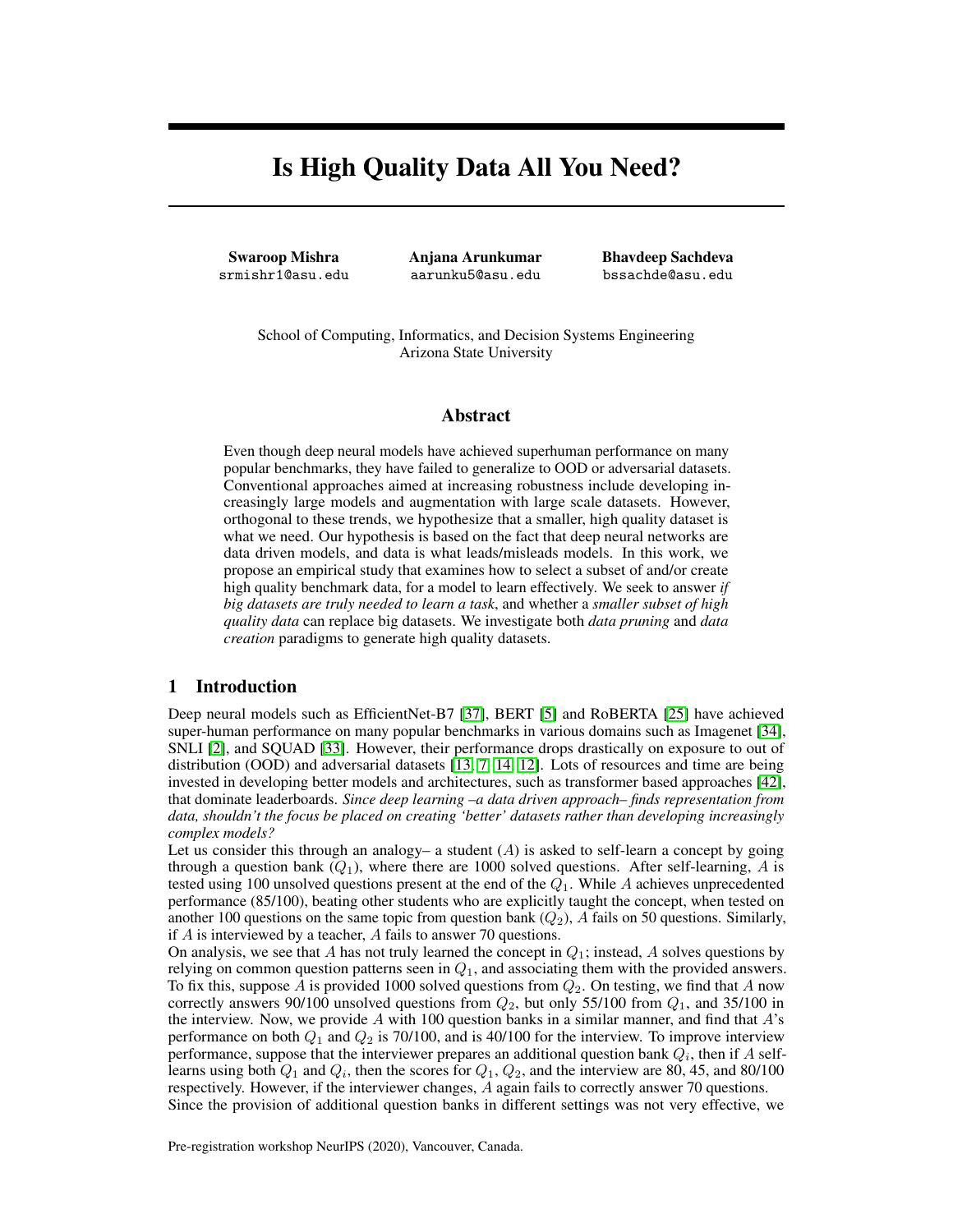introduce a set of constraints in A's self-learning strategy that disallows A from picking up on questions patterns and answer associations. However, these constraints increase the time that  $A$ spends on self-learning, and the number of question banks required (also, in turn the money spent if question banks are rented on a time basis). We find that this improves  $A$ 's accuracy in answering  $Q_1, Q_2$ , and interview questions to 95, 70, and 50/100 respectively.

Clearly, the above methods do not fully solve the problems in A's self-learning strategy. This leads us to question where the problem actually lies– *is it in the learning strategy or in the learning material?* Intuitively, improving  $A$ 's learning strategy is conducive only if  $A$  is being provided high quality learning material without any scope for identifying question patterns and answer associations; this forces A to look beyond idiosyncrasies of the question banks that A is tested on.

*How do we create high quality datasets for models to learn from?* To define 'quality', we require a *quality index for machine learning*, similar to those used in the domains of power [\[1\]](#page-4-0), air [\[15\]](#page-5-6), food [\[9\]](#page-5-7) and water [\[31\]](#page-6-5). Recently, based on a broad survey of AI literature, DQI [\[28\]](#page-6-6) has been proposed as a data quality index for NLP; here, relevant text properties that lead to either spurious or inductive bias are identified and used to construct a formula that quantitatively evaluates benchmarks. DQI comprises of 133 terms; in this work we aim to study how some of these terms both individually and collectively can help models learn tasks in a few-shot setting. We aim to conduct two types of experiments: (i) dataset pruning on existing benchmarks using different DQI terms (individually and/or combined), and (ii) controlled crowdsourced creation of high quality datasets based on DQI.

### <span id="page-1-0"></span>2 Related Work:

Our progress in AI is evaluated by building and solving increasingly harder benchmarks. This in turn leads to the development of new models and architectures. This trend requires heavy resource investment, in terms of time, cost, hardware, etc. However, in this process, we must ask if we can *truly rely on our benchmarks*. A series of recent works have shown that models exploit spurious bias – unintended correlations between input and output [\[39,](#page-6-7) [3\]](#page-5-8)– to solve tasks, instead of actually learning the task from underlying data features [\[10,](#page-5-9) [36,](#page-6-8) [32,](#page-6-9) [41,](#page-6-10) [18,](#page-5-10) [38,](#page-6-11) [21\]](#page-5-11).

The mitigation of spurious bias has consequently become an increasingly prevalent track of research. Some of the most common methods to achieve this are dataset pruning [\[35,](#page-6-12) [22,](#page-5-12) [23,](#page-6-13) [44\]](#page-7-0), residual learning [\[4,](#page-5-13) [11,](#page-5-14) [26\]](#page-6-14), adversarial dataset creation [\[48,](#page-7-1) [30\]](#page-6-15), and counterfactual data augmentation [\[19,](#page-5-15) [8\]](#page-5-16).

Each of these methods focuses on a specific part of the data-model loop: (i) accepting/ rejecting a data sample created by a crowd-worker [\[30\]](#page-6-15), (ii) retaining/ removing data with adversarial filtering [\[35,](#page-6-12) [22,](#page-5-12) [23\]](#page-6-13), (iii) augmenting only counter factual data [\[19,](#page-5-15) [8\]](#page-5-16), and/or (iv) including data only if it can fool the model [\[48,](#page-7-1) [30\]](#page-6-15); they are all commonly limited by binary evaluation, and can also introduce new kinds of bias, overfitting to a specific model or task [\[24\]](#page-6-16).

Binary evaluation in particular, is extremely restrictive as it only allows inclusion or deletion of data, and further appends an overhead on human evaluators as there is uncertainty in class distinction. Some other limitations include: (i) resource wastage in the initial creation of 'biased' data, (ii) dataset creators are likely to repeat mistakes that lead to the making of biased data, as they do not learn what constitutes biased data, (iii) important aspects of bias– such as its dependency on a train-test split– are ignored, (iv) model training on each iteration increases time complexity, and (v) there is too much effort required on the part of crowdworkers/authors/experts without providing a suitable and/or illustrative feedback channel to educate data creators.

Using DQI to quantify benchmark quality can potentially address these issues; higher DQI implies lower bias and higher generalization.

## 3 Method

We intend to utilize DQI in two ways: (i) dataset pruning, and (ii) dataset creation. We start by addressing if *(H1) we can learn a task effectively with smarter sample selection(pruning).* However, pruning overlooks resource wastage in creating biased data. So, we investigate if *(H2) we can leverage our pruning approach to assist crowd workers in constructing a smaller, but higher quality dataset in the first place, such that pruning is no longer required.* Answering H2 will justify the utility of our question–*Is high quality data all you need?*– and change the deep learning trend of creating big datasets.

#### 3.1 Dataset Pruning:

*Do we really need big datasets?* Motivated by the process of human learning which relies on deep background knowledge about the world– we don't need access to hundreds of online materials to learn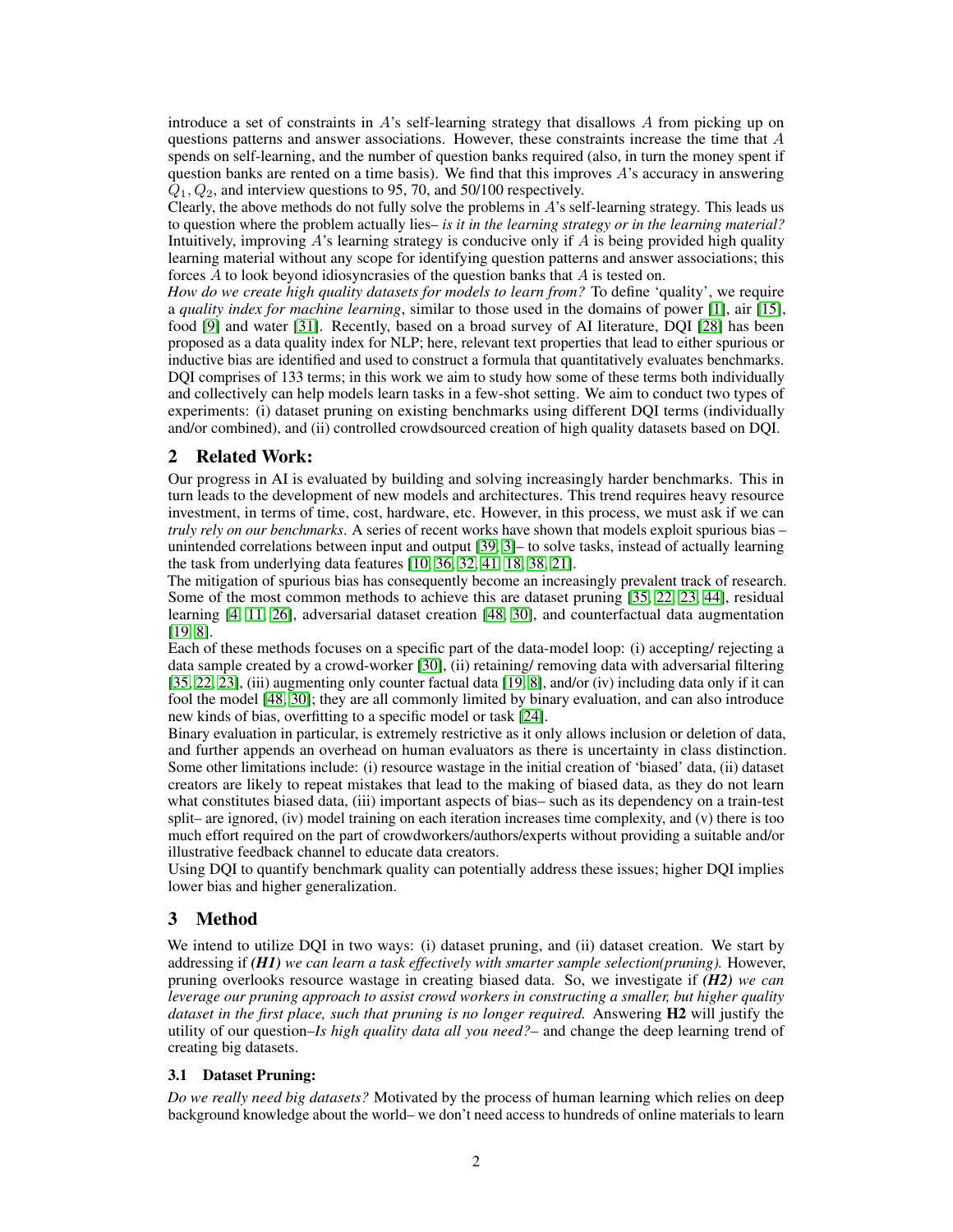a topic, rather we intentionally avoid many noisy, distracting, and irrelevant materials– we probe this question. Considering that pre-training on large datasets has imparted linguistic knowledge to models like BERT [\[5\]](#page-5-0) and RoBERTA [\[25\]](#page-6-1), we realize that models no longer need to learn from scratch; instead, learning task-specific terminology (such as 'Entailment'/'Neutral'/'Contradiction'labels for Natural Language Inference) suffices, and might not necessitate the use of large datasets.

We therefore aim to find the high quality subset of benchmark data required to learn a task. Our approach is inspired by human tendency to: (i) estimate the presence of relevant materials from the total available material, (ii) remove redundant/irrelevant/known content from the initially selected material, and (iii) use background knowledge of the task, task priority, and time available for learning to heuristically sort and select relevant (i.e., high quality) content.

Algorithm: We mimic this material selection process in Algorithm [1.](#page-2-0) We use 2 modules for learning– (i) AFLite [\[3,](#page-5-8) [35\]](#page-6-12), and (ii) DQI. AFLite is a recent technique for adversarial filtering of dataset biases using linear models, whereas DQI has a method to quantify quality of samples, with or without annotation.

**Formalization:** Let M be the model, full dataset D and pruned dataset S, and for each sample s,  $E(s)$ : evaluation score, $C(s)$ : correct evaluation score, and  $P(s)$ : predictability score.

#### Algorithm 1: High Quality Sample Selection

**Result:** Input: Dataset  $D$  and Models  $M$ : [Logistic Regression, SVM]; Hyper-Parameters  $b, m, n, t$  and tau; Output: Pruned dataset S <sup>1</sup> a=0; 2 for  $a < 100$  do  $\overline{\mathcal{S}}$  Select a% random samples from D and let acc be IID accuracy of model M at iteration x; 4 | if  $acc(x) > acc(x - 1)$  then  $5$  a=a+b <sup>6</sup> else  $7 \mid$  a=a <sup>8</sup> end <sup>9</sup> end 10  $D = a\%$  of samples from D: 11 Get D's embeddings by finetuning RoBERTA on 10% of D and discard this 10%; 12  $S = D$ ; 13  $E(s) = 0$  and  $C(s) = 0$  for all s in S; 14 while  $||S|| > n$  do 15 **forall**  $i \in m$  do <sup>16</sup> *Randomly select trainset of size* t *from* S *and let* y *=0;* 17 | while  $y < 2$  do 18  $\vert$  *Train M*[*y*] *on t* and evaluate on rest of *S i.e. V ;* 19 | | forall  $s \in V$  do 20 | | |  $E(s) = E(s) + 1;$ <sup>21</sup> if *model prediction is correct* then 22 | | | |  $C(s) = C(s) + 1$  $23$  | | | end  $24$  end 25 | |  $y=y+1$  $26$  | end  $27$  end 28 forall  $s \in S$  do 29 |  $P(s) = C(s)/E(s)$ <sup>30</sup> end  $31$  *Shortlist instances where*  $P(s) > tau$ ; <sup>32</sup> *Sort shortlisted instances based on DQI values and delete* k *lowest DQI instances* <sup>33</sup> end 34

#### <span id="page-2-1"></span><span id="page-2-0"></span>3.2 Dataset creation:

While dataset pruning verifies the hypothesis that *we don't need big datasets to learn a task when using pre-trained models*, other problems associated with pruning (Section [2\)](#page-1-0), particularly resource and time wastage involved in creating biased data, remain unaddressed. We therefore plan to implement a DQI-in-the-loop approach as proposed in a recent work [\[28\]](#page-6-6), to recreate datasets and answer our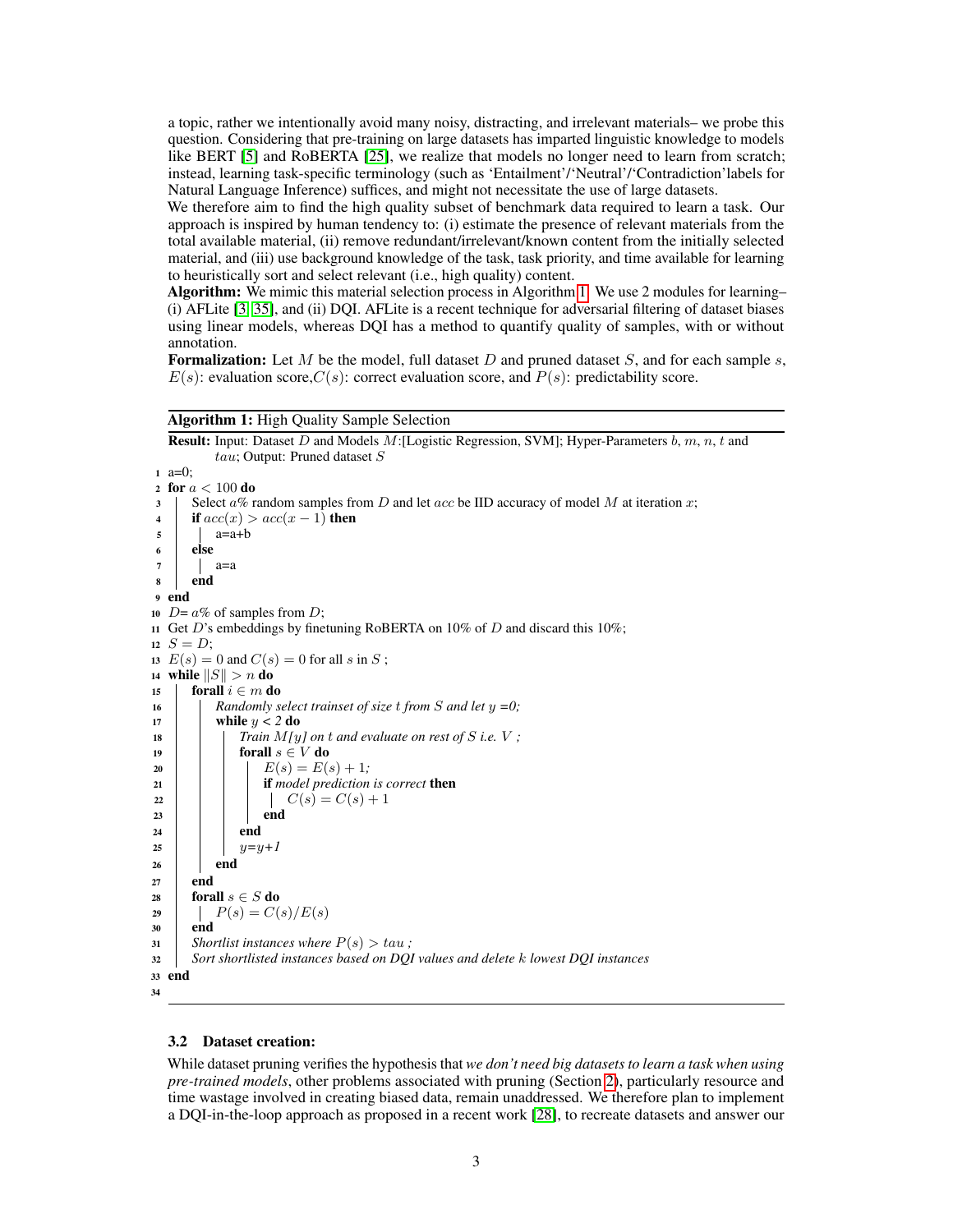

<span id="page-3-0"></span>Figure 1: Data creation workflow. Creators have the choice of manually revising, fixing, or discarding samples. Validators may choose to provide feedback along with the decision to accept or reject samples. Dotted lines indicate steps where user choices are available.

#### second question– *Is a dataset created using DQI in a crowdsourcing setup equivalent to/better than one obtained via pruning?*

We propose a crowdsourcing workflow, as shown in Figure [1.](#page-3-0) This workflow will support data creators; newly created samples are evaluated by DQI, and feedback is given to the user about potential biases. Feedback can be shown to indicate if a particular aspect of the data created might lead to spurious bias– encouraging sample modification to decrease the presence of artifacts and increase generalization capability– using: (i) component-wise text feedback on specific sample characteristics, (ii) color-swatches, with easy-to-interpret traffic signal color coding (red, yellow, and green), and (iii) feedback from a data validator. We also intend to provide a recommender system based on DQI to further assist creators in converting red signals to green. We will experiment with these modules over varying granularities– i.e., feedback is provided at DQI component/subcomponent/term levels. After potentially iterative cycles of feedback and revision, the sample will finally be submitted for bechmark inclusion.

Validators will evaluate submitted samples across different granularities in order to examine how each individual sample contributes to the overall quality of the current dataset state. This will utilize the first two feedback conditions presented to creators, along with visualizations, based on relevant text characteristics considered in each DQI component. The validators will then communicate sample decisions to the creators, with additional feedback (compulsory when the sample is rejected). This will enable continuous feedback about creator performance during creation, and also support data validators.

This framework aids in the creation of a new high quality dataset, and also enables opportunities for various novel applications (such as dataset refurbishment), inspiring the next generation of datasets and models.

## 4 Experimental Protocol

We perform an initial exploratory analysis and have promising results for dataset pruning. This is in line with our three step approach to mimic human learning (Section [2\)](#page-1-0). We specifically address the third step– imparting background knowledge and heuristics in learning– and test 1 DQI term.

### 4.1 Exploratory Analysis:

In our preliminary experiments (Table [1\)](#page-4-1), we utilize the first term of DQI  $C_1$  (component 1) to prune SNLI [\[2\]](#page-5-1) to  $\sim 1-2\%$  of its original size (550K). When RoBERTA is trained with our pruned dataset, it achieves near-equal performance on the SNLI dev set, as well as competitive zero-shot generalization on: (i) NLI Diagnostics [\[43\]](#page-7-2), (ii) Stress Tests [\[29\]](#page-6-17), and (iii) Adversarial NLI [\[30\]](#page-6-15). This indicates that we might not need big datasets to learn a task.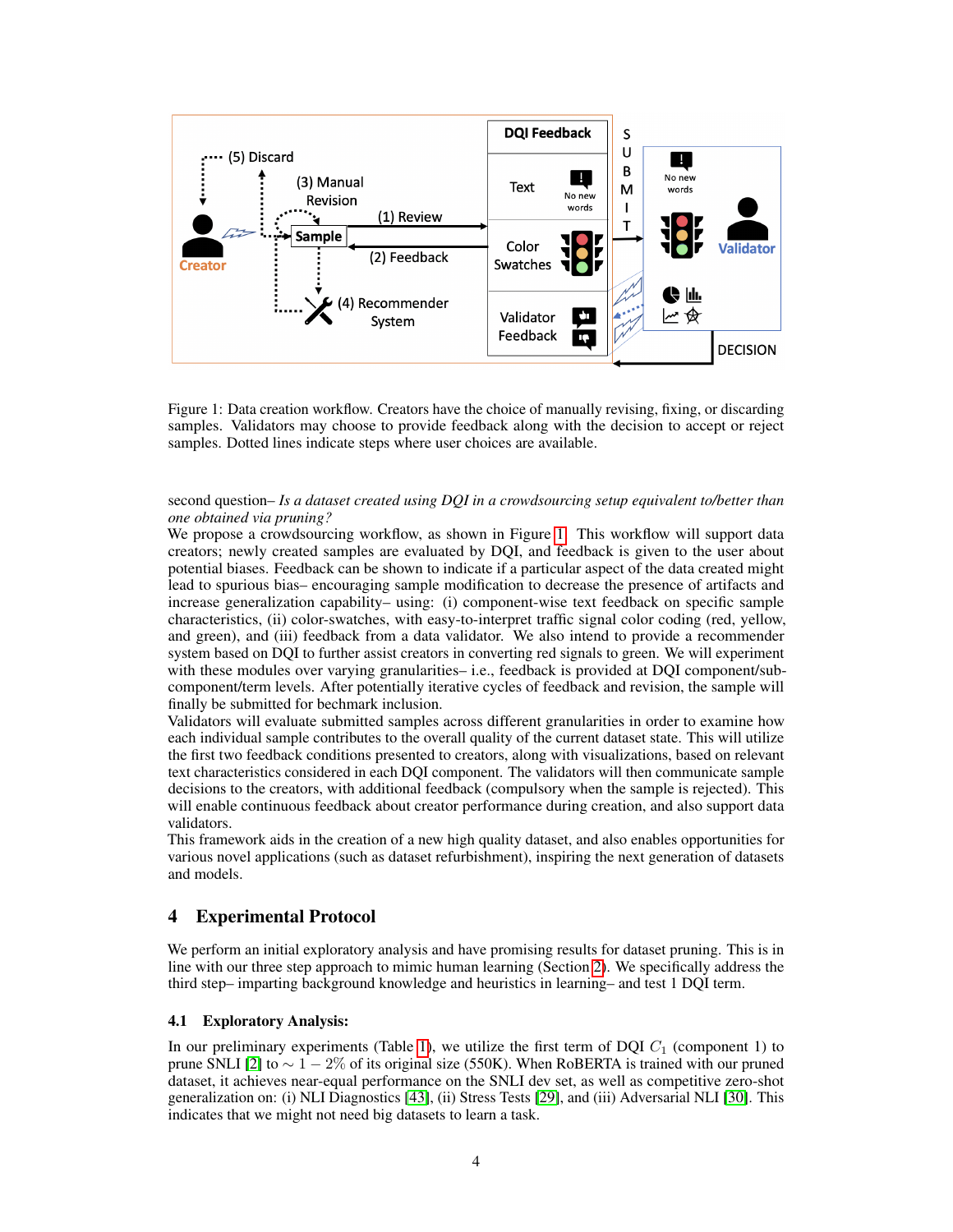#### 4.2 Proposed Experiments:

We plan to further investigate high quality selection criterion by performing full scale pruning experiments on the SNLI[\[2\]](#page-5-1) and MNLI [\[45\]](#page-7-3), and SQUAD 1.1 [\[33\]](#page-6-3) datasets. MNLI and SNLI will use the same OOD datasets as in Table [1.](#page-4-1) For SQUAD, we will use NewsQA[\[40\]](#page-6-18), TriviaQA[\[16\]](#page-5-17), SearchQA[\[6\]](#page-5-18), HotpotQA[\[47\]](#page-7-4), and Natural Questions[\[20\]](#page-5-19) as OOD datasets, in line with a recent work [\[17\]](#page-5-20). We will also be recreating SNLI, MNLI, and SQUAD 1.1 using DQI-in-the-loop as demonstrated in in our workflow (Figure [1\)](#page-3-0).

Pruning Experiments: We intend to prune based on additional terms in DQI [\[28\]](#page-6-6). DQI is calculated based on 7 components, 20 sub-components, and 133 terms. In order to short-list sub-components that we can reasonably expect to be useful, we will first conduct pruning on SNLI based on all 7 components, individually. We will compare IID accuracy for various pruned sizes (Table [1\)](#page-4-1), and shortlist the two components that result in the highest IID accuracy of the pruned set. We will then prune with the terms of selected components (based on initial SNLI pruning), to varying sizes (similar to Table [1\)](#page-4-1), to find out which DQI terms result in achieving higher IID accuracy, over all 3 datasets. We also plan to perform an ablation study of the DQI, AFLite and Coarse Action (Algorithm [1](#page-2-0) lines 2-9) modules, by removing them from the algorithm, on the shortlisted components. In all these experiments our pruning happens purely based on IID test set accuracy. Zeroshot OOD evaluation is just done to ensure that the pruned dataset does not contribute mainly spurious bias.

In RoBERTA, we plan to change the learning rate from 1e-6 to 1e-5, and vary b as 100, 1000, 2000, and 5000. *n* is the target dataset size, and t is the training set size; we plan to vary both from 10 % of S (the pruned dataset) to 75% of S, in 15% increments. m will be varied from 8 to 124 in increments of either 16 or 32. Other hyperparameters will be fixed as per Hugging face transformers[\[46\]](#page-7-5).

**Expectations:** In DQI, terms are synonymous with sub-components, except for  $C_2$  and  $C_6$ , as these two components address quality at word, POS tag (adjective, adverb, noun, and verb), bigram, trigram, and sentence granularities;  $C_6$  further calculates terms label-wise, which we will ignore for the purpose of pruning (-80 terms). If  $C_2$  and/or  $C_6$  are shortlisted based on component-wise pruning, they will contribute 8 and 40 terms respectively. In other cases, components will contribute 1-5 terms. We will prune all 3 datasets with the terms of selected components (based on initial SNLI pruning), to varying sizes, similar to Table [1.](#page-4-1) In recent work, word overlap [\[10,](#page-5-9) [3\]](#page-5-8) and semantic textual similarity [\[27\]](#page-6-19) have been dominant in producing spurious bias; we therefore expect to shortlist  $C_3$  and  $C_5$  in our component-wise experiments.

Previous work has found that the amount of artifacts in datasets is in the order: SNLI>SQUAD>MNLI [\[10,](#page-5-9) [3,](#page-5-8) [41,](#page-6-10) [38,](#page-6-11) [32,](#page-6-9) [28\]](#page-6-6). Accordingly, we expect the size of the equivalent pruned set (2% for SNLI) to be in reverse. Additionally, considering the human motivation for Algorithm [1,](#page-2-0) we expect our ablation experiments to affect performance in the order of DQI>AFLite>Coarse Action, with reverse order for effect on pruning time.

Creation Experiments: We will use our creation workflow (Section [3.2\)](#page-2-1) in crowdsourcing, to recreate SNLI, MNLI, and SQUAD 1.1. For each respective dataset (without pruning), we will select the smallest pruned dataset size that results in IID accuracy within +/-5% of the original IID accuracy and create a similar size data using crowdsourcing setup. We will additionally perform ablation studies with subsets of creators, across the different quality feedback methods. We will be using the default hyperparameters mentioned in the DQI work [\[28\]](#page-6-6).

Expectations: In the ablation studies, we expect number of samples, sample quality and IID/OOD performance to be affected in the following order: all feedback modes>recommender system>text feedback validator feedback>color-swatches. We expect the time involved to follow the reverse order.

|                  |                | Size                   | IID                     | <b>OOD ANLI</b>      |                    |                      | <b>OOD NLI Diagnostics</b> |                         |                         |                        | <b>OOD Stress Combined</b> |                         |                         |
|------------------|----------------|------------------------|-------------------------|----------------------|--------------------|----------------------|----------------------------|-------------------------|-------------------------|------------------------|----------------------------|-------------------------|-------------------------|
| Size<br>(Random) | IID            |                        |                         | R <sub>1</sub>       | R <sub>2</sub>     | R <sub>3</sub>       | Knowl.                     | LS                      | Logic                   | <b>PAS</b>             | Comp.                      | Distraction             | Noise                   |
| 5000             | 36.77          | 550k                   | 89.64                   | 36.6                 | 30.5               | 31.33                | 57.64                      | 62.23                   | 53.8                    | 66.51                  | 51.63                      | 72.13                   | 79.52                   |
| 10000<br>15000   | 77.45<br>81.69 | 5000<br>10000<br>15000 | 87.47<br>87.93<br>88.95 | 32.6<br>34.5<br>37.2 | 31.8<br>33<br>28.3 | 28<br>31.67<br>29.17 | 50.35<br>55.9<br>56.6      | 61.14<br>61.14<br>56.79 | 48.37<br>53.26<br>54.62 | 67.45<br>66.75<br>65.8 | 35.29<br>45.94<br>45.94    | 65.72<br>74.88<br>70.66 | 73.97<br>74.62<br>77.71 |

<span id="page-4-1"></span>Table 1: Left– Random Selection. Right– Pruned set results. Highlighted points: best performances.

#### References

<span id="page-4-0"></span>[1] M. H. Bollen. Understanding power quality problems. In *Voltage sags and Interruptions*. IEEE press, 2000.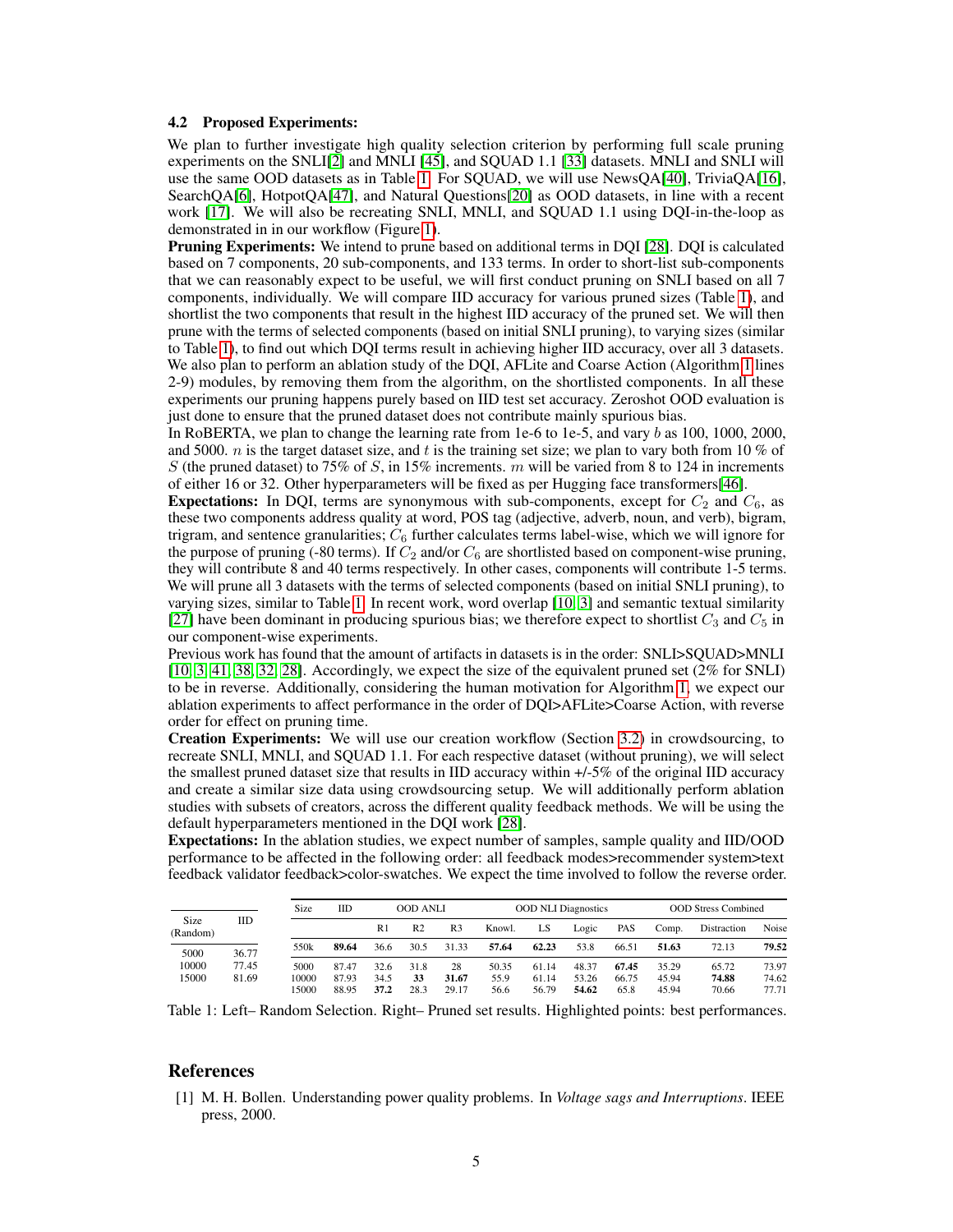- <span id="page-5-1"></span>[2] S. R. Bowman, G. Angeli, C. Potts, and C. D. Manning. A large annotated corpus for learning natural language inference. *arXiv preprint arXiv:1508.05326*, 2015.
- <span id="page-5-8"></span>[3] R. L. Bras, S. Swayamdipta, C. Bhagavatula, R. Zellers, M. E. Peters, A. Sabharwal, and Y. Choi. Adversarial filters of dataset biases. *arXiv preprint arXiv:2002.04108*, 2020.
- <span id="page-5-13"></span>[4] C. Clark, M. Yatskar, and L. Zettlemoyer. Don't take the easy way out: Ensemble based methods for avoiding known dataset biases. *arXiv preprint arXiv:1909.03683*, 2019.
- <span id="page-5-0"></span>[5] J. Devlin, M.-W. Chang, K. Lee, and K. Toutanova. Bert: Pre-training of deep bidirectional transformers for language understanding. *arXiv preprint arXiv:1810.04805*, 2018.
- <span id="page-5-18"></span>[6] M. Dunn, L. Sagun, M. Higgins, V. U. Guney, V. Cirik, and K. Cho. Searchqa: A new q&a dataset augmented with context from a search engine. *arXiv preprint arXiv:1704.05179*, 2017.
- <span id="page-5-3"></span>[7] K. Eykholt, I. Evtimov, E. Fernandes, B. Li, A. Rahmati, C. Xiao, A. Prakash, T. Kohno, and D. Song. Robust physical-world attacks on deep learning visual classification. In *Proceedings of the IEEE Conference on Computer Vision and Pattern Recognition*, pages 1625–1634, 2018.
- <span id="page-5-16"></span>[8] M. Gardner, Y. Artzi, V. Basmova, J. Berant, B. Bogin, S. Chen, P. Dasigi, D. Dua, Y. Elazar, A. Gottumukkala, et al. Evaluating nlp models via contrast sets. *arXiv preprint arXiv:2004.02709*, 2020.
- <span id="page-5-7"></span>[9] K. G. Grunert. Food quality and safety: consumer perception and demand. *European review of agricultural economics*, 32(3):369–391, 2005.
- <span id="page-5-9"></span>[10] S. Gururangan, S. Swayamdipta, O. Levy, R. Schwartz, S. R. Bowman, and N. A. Smith. Annotation artifacts in natural language inference data. *arXiv preprint arXiv:1803.02324*, 2018.
- <span id="page-5-14"></span>[11] H. He, S. Zha, and H. Wang. Unlearn dataset bias in natural language inference by fitting the residual. *arXiv preprint arXiv:1908.10763*, 2019.
- <span id="page-5-5"></span>[12] D. Hendrycks, X. Liu, E. Wallace, A. Dziedzic, R. Krishnan, and D. Song. Pretrained transformers improve out-of-distribution robustness. *arXiv preprint arXiv:2004.06100*, 2020.
- <span id="page-5-2"></span>[13] R. Jia and P. Liang. Adversarial examples for evaluating reading comprehension systems. *arXiv preprint arXiv:1707.07328*, 2017.
- <span id="page-5-4"></span>[14] D. Jin, Z. Jin, J. T. Zhou, and P. Szolovits. Is bert really robust? natural language attack on text classification and entailment. *arXiv preprint arXiv:1907.11932*, 2019.
- <span id="page-5-6"></span>[15] A. P. Jones. Indoor air quality and health. *Atmospheric environment*, 33(28):4535–4564, 1999.
- <span id="page-5-17"></span>[16] M. Joshi, E. Choi, D. S. Weld, and L. Zettlemoyer. Triviaqa: A large scale distantly supervised challenge dataset for reading comprehension. *arXiv preprint arXiv:1705.03551*, 2017.
- <span id="page-5-20"></span>[17] A. Kamath, R. Jia, and P. Liang. Selective question answering under domain shift. *arXiv preprint arXiv:2006.09462*, 2020.
- <span id="page-5-10"></span>[18] D. Kaushik and Z. C. Lipton. How much reading does reading comprehension require? a critical investigation of popular benchmarks. *arXiv preprint arXiv:1808.04926*, 2018.
- <span id="page-5-15"></span>[19] D. Kaushik, E. Hovy, and Z. C. Lipton. Learning the difference that makes a difference with counterfactually-augmented data. *arXiv preprint arXiv:1909.12434*, 2019.
- <span id="page-5-19"></span>[20] T. Kwiatkowski, J. Palomaki, O. Redfield, M. Collins, A. Parikh, C. Alberti, D. Epstein, I. Polosukhin, J. Devlin, K. Lee, et al. Natural questions: a benchmark for question answering research. *Transactions of the Association for Computational Linguistics*, 7:453–466, 2019.
- <span id="page-5-11"></span>[21] R. Le Bras, S. Swayamdipta, C. Bhagavatula, R. Zellers, M. E. Peters, A. Sabharwal, and Y. Choi. Adversarial filters of dataset biases. *arXiv*, pages arXiv–2002, 2020.
- <span id="page-5-12"></span>[22] Y. Li and N. Vasconcelos. Repair: Removing representation bias by dataset resampling. In *Proceedings of the IEEE Conference on Computer Vision and Pattern Recognition*, pages 9572–9581, 2019.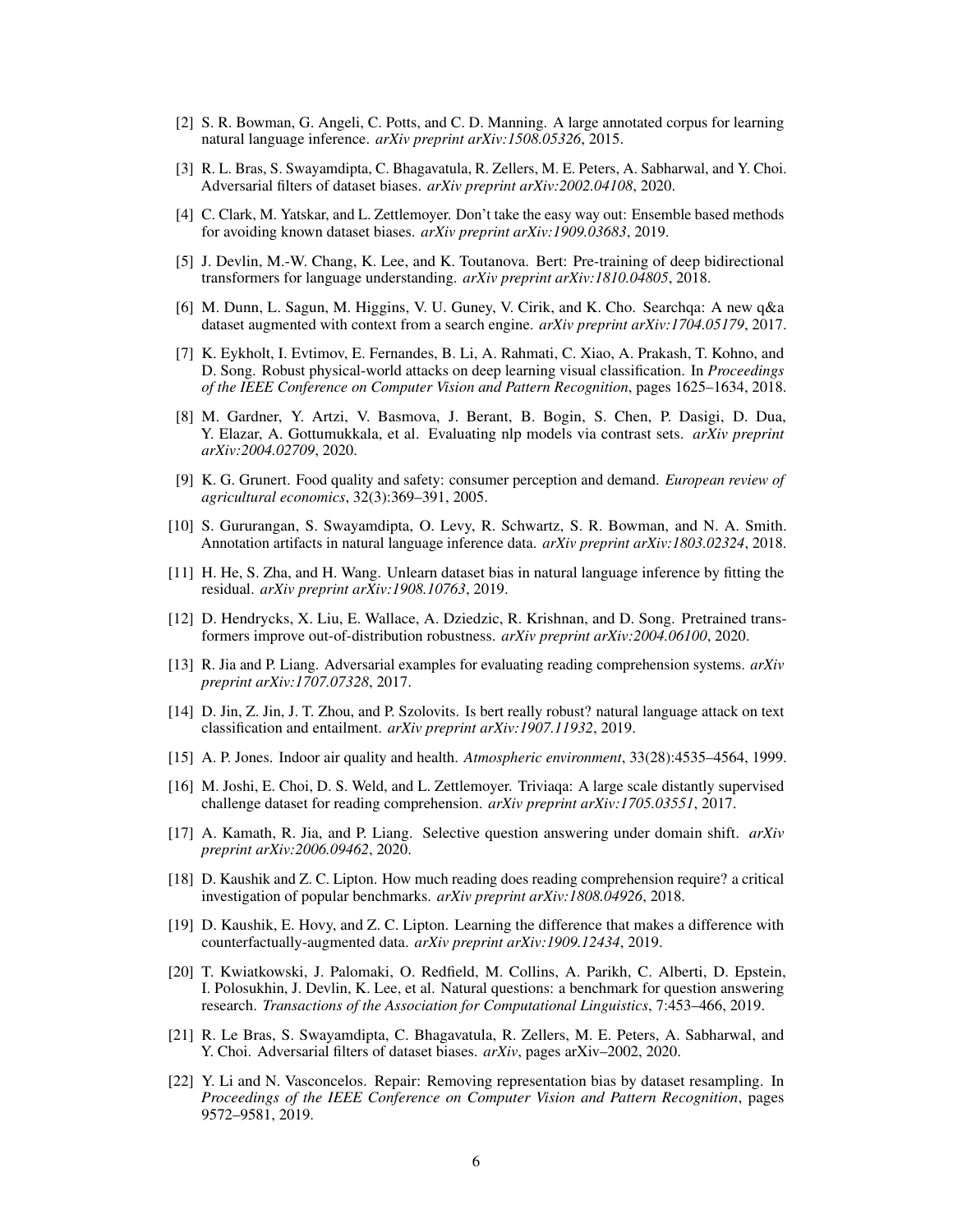- <span id="page-6-13"></span>[23] Y. Li, Y. Li, and N. Vasconcelos. Resound: Towards action recognition without representation bias. In *Proceedings of the European Conference on Computer Vision (ECCV)*, pages 513–528, 2018.
- <span id="page-6-16"></span>[24] N. F. Liu, R. Schwartz, and N. A. Smith. Inoculation by fine-tuning: A method for analyzing challenge datasets. *arXiv preprint arXiv:1904.02668*, 2019.
- <span id="page-6-1"></span>[25] Y. Liu, M. Ott, N. Goyal, J. Du, M. Joshi, D. Chen, O. Levy, M. Lewis, L. Zettlemoyer, and V. Stoyanov. Roberta: A robustly optimized bert pretraining approach. *arXiv preprint arXiv:1907.11692*, 2019.
- <span id="page-6-14"></span>[26] R. K. Mahabadi and J. Henderson. simple but effective techniques to reduce biases. *arXiv preprint arXiv:1909.06321*, 2019.
- <span id="page-6-19"></span>[27] S. Mishra, A. Arunkumar, C. Bryan, and C. Baral. Our evaluation metric needs an update to encourage generalization. *arXiv preprint arXiv:2007.06898*, 2020.
- <span id="page-6-6"></span>[28] S. Mishra, A. Arunkumar, B. Sachdeva, C. Bryan, and C. Baral. Dqi: Measuring data quality in nlp. *ArXiv*, abs/2005.00816, 2020.
- <span id="page-6-17"></span>[29] A. Naik, A. Ravichander, N. Sadeh, C. Rose, and G. Neubig. Stress test evaluation for natural language inference. *arXiv preprint arXiv:1806.00692*, 2018.
- <span id="page-6-15"></span>[30] Y. Nie, A. Williams, E. Dinan, M. Bansal, J. Weston, and D. Kiela. Adversarial nli: A new benchmark for natural language understanding. *arXiv preprint arXiv:1910.14599*, 2019.
- <span id="page-6-5"></span>[31] W. H. Organization. *Guidelines for drinking-water quality*. World Health Organization, 1993.
- <span id="page-6-9"></span>[32] A. Poliak, J. Naradowsky, A. Haldar, R. Rudinger, and B. Van Durme. Hypothesis only baselines in natural language inference. *arXiv preprint arXiv:1805.01042*, 2018.
- <span id="page-6-3"></span>[33] P. Rajpurkar, J. Zhang, K. Lopyrev, and P. Liang. Squad: 100,000+ questions for machine comprehension of text. *arXiv preprint arXiv:1606.05250*, 2016.
- <span id="page-6-2"></span>[34] O. Russakovsky, J. Deng, H. Su, J. Krause, S. Satheesh, S. Ma, Z. Huang, A. Karpathy, A. Khosla, M. Bernstein, et al. Imagenet large scale visual recognition challenge. *International journal of computer vision*, 115(3):211–252, 2015.
- <span id="page-6-12"></span>[35] K. Sakaguchi, R. L. Bras, C. Bhagavatula, and Y. Choi. Winogrande: An adversarial winograd schema challenge at scale. *arXiv preprint arXiv:1907.10641*, 2019.
- <span id="page-6-8"></span>[36] R. Schwartz, M. Sap, I. Konstas, L. Zilles, Y. Choi, and N. A. Smith. The effect of different writing tasks on linguistic style: A case study of the roc story cloze task. *arXiv preprint arXiv:1702.01841*, 2017.
- <span id="page-6-0"></span>[37] M. Tan and Q. V. Le. Efficientnet: Rethinking model scaling for convolutional neural networks. *arXiv preprint arXiv:1905.11946*, 2019.
- <span id="page-6-11"></span>[38] S. Tan, Y. Shen, C.-w. Huang, and A. Courville. Investigating biases in textual entailment datasets. *arXiv preprint arXiv:1906.09635*, 2019.
- <span id="page-6-7"></span>[39] A. Torralba and A. A. Efros. Unbiased look at dataset bias. In *CVPR 2011*, pages 1521–1528. IEEE, 2011.
- <span id="page-6-18"></span>[40] A. Trischler, T. Wang, X. Yuan, J. Harris, A. Sordoni, P. Bachman, and K. Suleman. Newsqa: A machine comprehension dataset. *arXiv preprint arXiv:1611.09830*, 2016.
- <span id="page-6-10"></span>[41] M. Tsuchiya. Performance impact caused by hidden bias of training data for recognizing textual entailment. *arXiv preprint arXiv:1804.08117*, 2018.
- <span id="page-6-4"></span>[42] A. Vaswani, N. Shazeer, N. Parmar, J. Uszkoreit, L. Jones, A. N. Gomez, Ł. Kaiser, and I. Polosukhin. Attention is all you need. In *Advances in neural information processing systems*, pages 5998–6008, 2017.